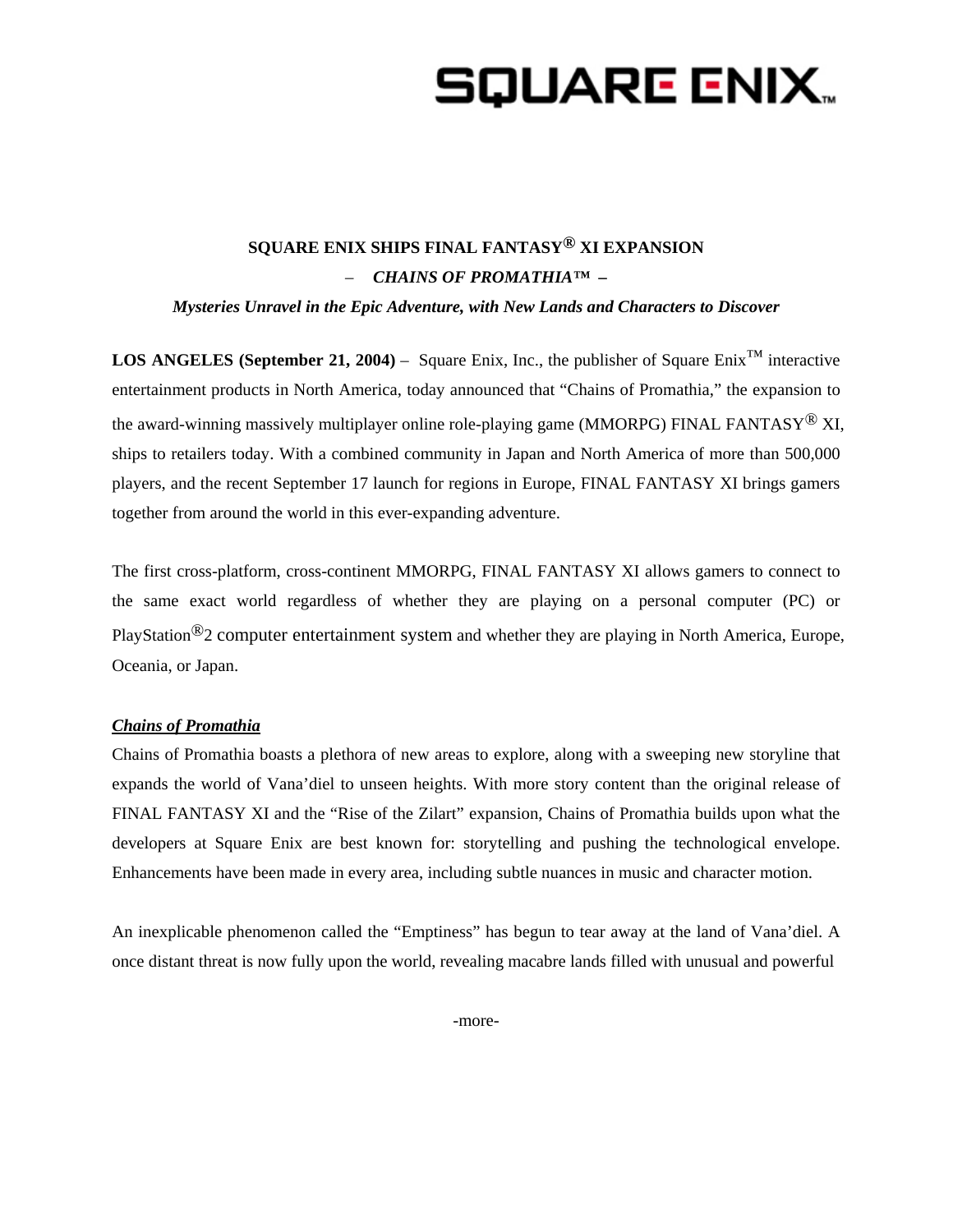creatures. Could this "Emptiness" be a tear in the fabric of Vana'diel – or is it the birth of a whole new world?

#### *FINAL FANTASY XI*

A blend of sorcery and technology, the once peaceful world of Vana'diel stands at the brink of war as a power struggle slowly emerges between three nations. The struggle focuses on the control of crystals, the essential source of all creation. An unknown force rises in Vana'diel with a hunger for the energy within the crystals…

In FINAL FANTASY XI, players undertake multiple adventures through Vana'diel, a complex gaming world with more than 100 areas to explore. The gaming universe contains the award-winning visual content, innovative gameplay, and deep storyline that the FINAL FANTASY series is famous for. The inclusion of the Rise of the Zilart expansion pack expands the storyline and opens up a variety of higherlevel skills and abilities.

#### *Availability and Updated Pricing*

The Chains of Promathia expansion pack will be available in North America for \$29.99 (USD). With the popularity of the title and the desire to expand the PlayOnline user base even further, FINAL FANTASY XI for Windows is now available for a suggested retail price of \$29.99 (USD). The successful sales and subscription base in Japan and North America have allowed for a lower MSRP, which was reduced from an original MSRP of \$49.99 (USD). FINAL FANTASY XI for the PlayStation 2, published by Sony Computer Entertainment America, is pre-installed on the internal Hard Disk Drive and available for a suggested retail price of \$99 (USD).

Subscribers will receive their first 30 days of service without charge. Aside from Internet service provider access charges, the free trial period will begin on the date players create their first Content ID (or character). Any additional Content IDs purchased are also available without charge until the end of the free trial period. After 30 days, players can continue to play FINAL FANTASY XI by paying a monthly fee of \$12.95 (USD) for one FINAL FANTASY XI character, and can create up to 15 additional characters for an additional charge of \$1.00 (USD) per character, per month. Tetra Master, the online version of the popular and addictive mini-game from FINAL FANTASY IX, also included in the package, is available for \$1.00 (USD) per month. Payment for monthly access charges must be made by credit card only (restrictions apply).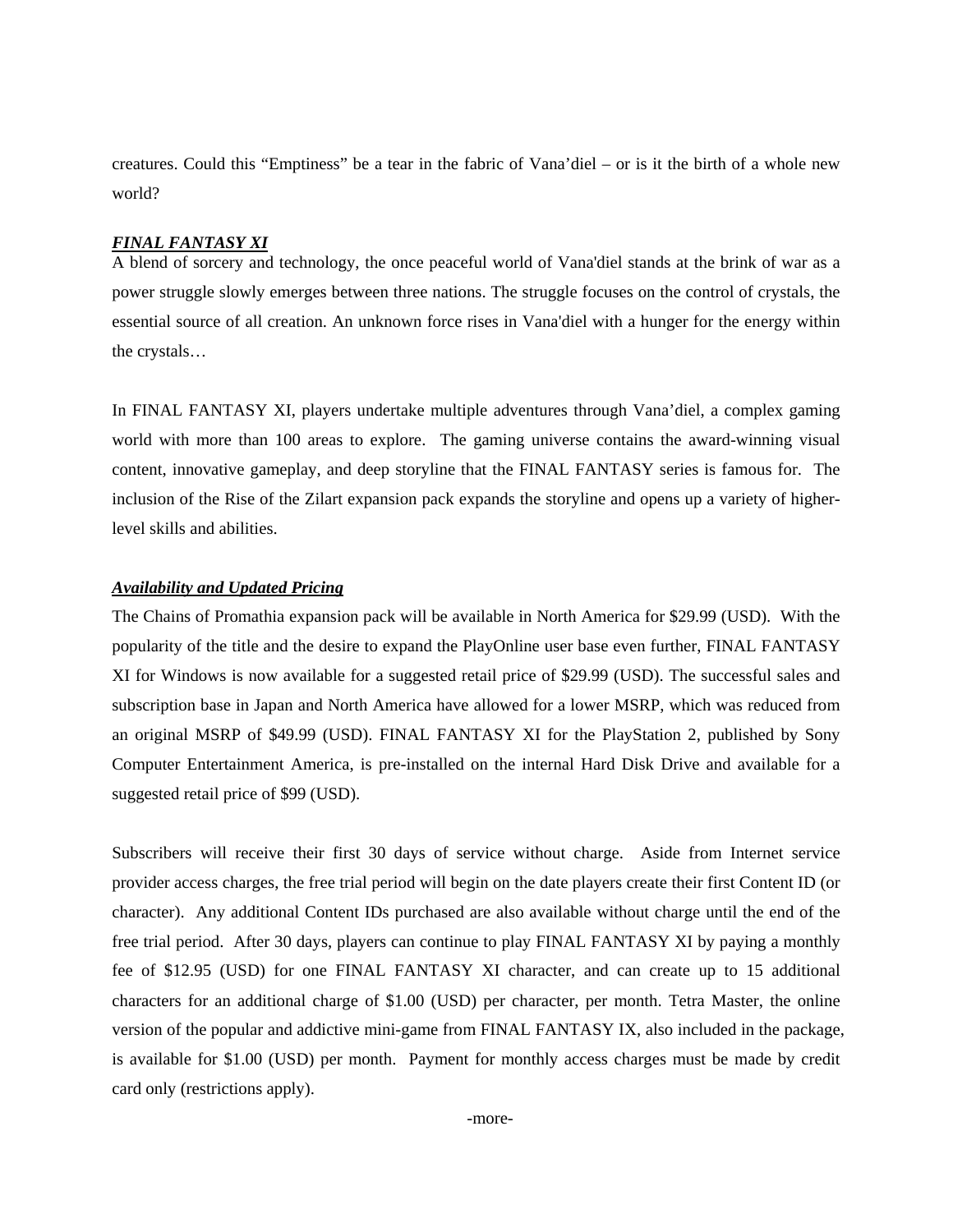# *FINAL FANTASY XI for Windows System Requirements*

The minimum system requirements for FINAL FANTASY XI for Windows are as follows: Windows 98/98 SE/Me/2000/XP, Intel<sup>®</sup> Pentium<sup>®</sup> III 800Mhz or higher, 128MB RAM, 6GB of hard drive space, DirectX® 8.1-compatible sound card, CD-ROM drive, keyboard, 56K or faster Internet connection, and either an ATI<sup>®</sup> Radeon<sup>™</sup> 9000 series or NVIDIA<sup>®</sup> GeForce™ series video card with 32MB of RAM. The Logitech<sup>®</sup> Cordless Rumblepad<sup>™</sup> 2" and Logitech<sup>®</sup> Rumblepad<sup>™</sup> 2 Vibration Feedback Gamepad, are now compatible for play with FINAL FANTASY XI for Windows $^{\circledR}$ .

# *Hard Disk Drive (40GB) (for PlayStation®2) Specifications*

The internal Hard Disk Drive (HDD) attaches to the Network Adaptor (Ethernet/modem) (for PlayStation 2), which connects to both broadband and dial-up networks, and rests in the expansion bay of the PlayStation 2 console. The launch of the internal Hard Disk Drive in March 2004 opened a new world for gamers by enabling the possibility of new entertainment experiences with the PlayStation 2, such as downloadable content. The HDD is the next phase of Sony Computer Entertainment's vision to use PlayStation 2 as an entertainment vehicle to distribute all forms of entertainment content. Product features include 40GB of storage, faster caching times, and the ability to download content for online games such as new tracks, stadiums and characters. The Logitech® NetPlay™ Controller is now compatible with FINAL FANTASY XI for the PlayStation 2.

The Entertainment Software Rating Board (ESRB) has rated FINAL FANTASY XI: Chains of Promathia "T" for Teen. For more information about the ESRB, visit http://www.esrb.org. For more information on PlayOnline, FINAL FANTASY XI, and Tetra Master, please visit the official Web site at http://www.playonline.com.

# *About Sony Computer Entertainment America*

Sony Computer Entertainment America continues to redefine the entertainment lifestyle with its PlayStation<sup>®</sup> and PS one<sup>™</sup> game console, and the PlayStation 2 computer entertainment system. The PlayStation 2 computer entertainment system is set to revolutionize the home entertainment market, offering the most compelling interactive content and the capability to be used as a network terminal in the coming broadband era.